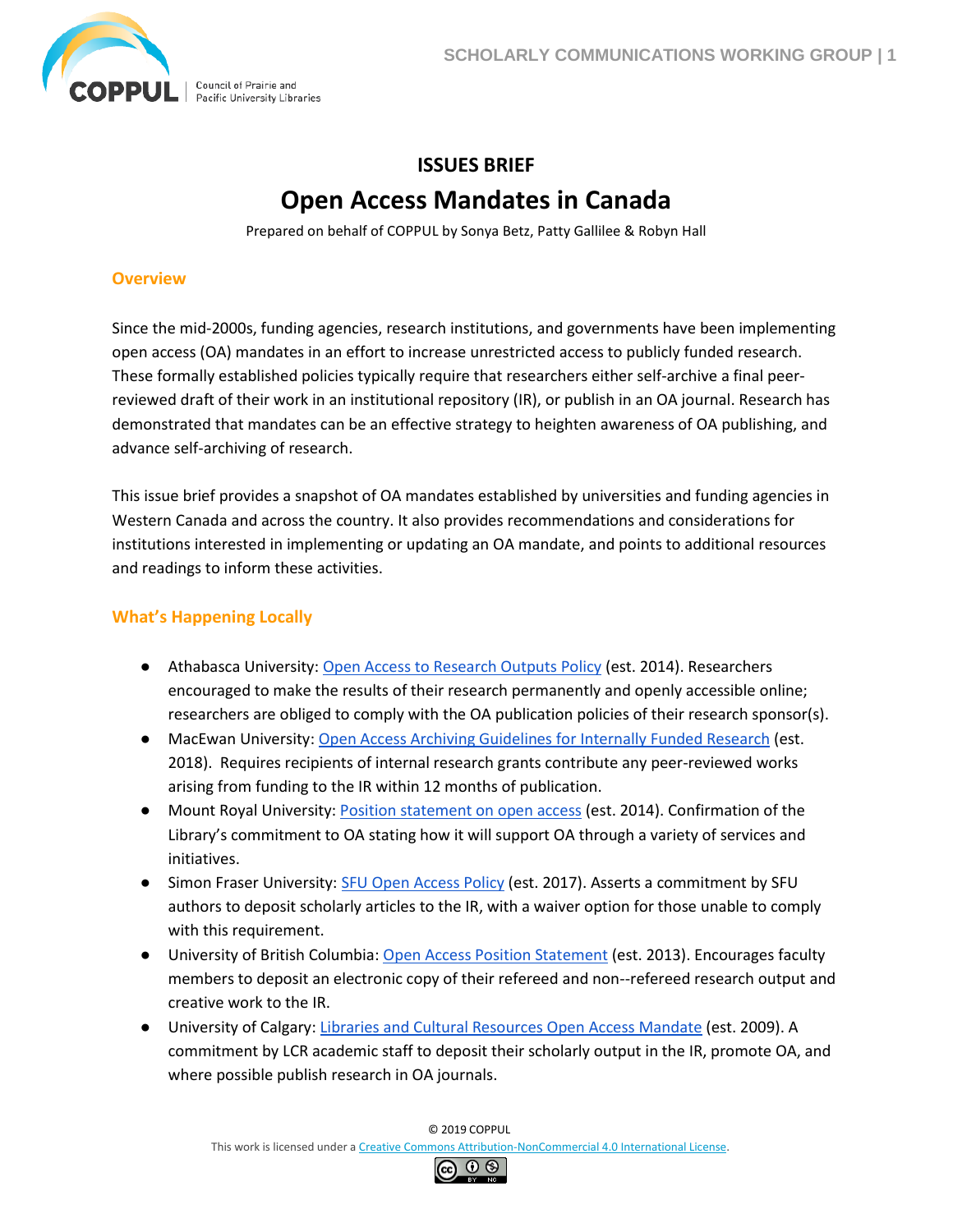

OPPUL | Council of Prairie and

- University of Saskatchewan: [UofS Librarians and Archivists Open Access Commitment](http://libguides.usask.ca/c.php?g=16375&p=90319) (est. 2010). Librarians and archivists commit to deposit the output of their scholarly activities in the IR, subject to copyright restrictions.
- University of Victoria: UVic Librarians [Statement of Commitment](https://www.uvic.ca/library/featured/scholcomm/policy/uviclibrarians.php) (est. 2012). Asserts that librarians commit to making their published works available in OA venues wherever possible, and self-archive these works in the IR.

## **What's Happening Elsewhere in Canada**

Numerous universities beyond Western Canada have adopted institutional policies that encourage faculty to make their work openly available; many reiterate [Tri-Agency OA requirements](http://www.science.gc.ca/eic/site/063.nsf/eng/h_F6765465.html?OpenDocument) and advocate specifically for IR deposit. Of those noted below, only Montreal's Concordia University formally *requires* IR deposit of peer-reviewed research articles.

- Acadia University: [Open Access Policy](https://ospolicyobservatory.uvic.ca/wp-content/uploads/00514.pdf) (est. 2016).
- Carleton University: [Open Access Policy](https://library.carleton.ca/sites/default/files/about/projects/OA%20Policy%20-%20ARC%20version.pdf) (est. 2012)
- Concordia University: [Senate Resolution on Open Access](https://library.concordia.ca/help/open-access/SenateResolutiononOpenAccess.pdf) (est. 2010)
- Memorial University of Newfoundland: [Statement on Open Access \(](https://www.open.mun.ca/MUN_Statement_on_Open_Access-1.pdf)est. 2012).
- Mount Saint Vincent University: [Open Access Policy \(](http://dc.msvu.ca:8080/xmlui/themes/msvu_ir/static/MSVU-OA-policy.pdf)est. 2010)
- OISE University of Toronto[: Open Access Policy Statement](https://www.oise.utoronto.ca/research/UserFiles/File/OA_Policy.pdf) (est. 2012)
- University of Windsor: **Senate Policy** (est. 2015)

Librarians and archivists have also established OA policies specifically concerning their works:

- Brock University [Library Open Access Resolution](https://brocku.ca/library/teach-publish/open-access/resolution/) (est. 2017)
- Queen's University: Open Access Policy for Librarians and Archivists (est. N/A)
- University of Ottawa Library: [Open Access Policy](http://biblio.uottawa.ca/en/about/policies-and-reports/open-access-policy) (est. 2016)
- York University: [Open Access Policy for Librarians and Archivists \(](https://www.library.yorku.ca/cms/open-access/)est. 2009)

Several research funding agencies in Canada have also implemented OA policies, requiring researchers to make publications reporting on research supported by these funding agencies to be made publicly accessible following a brief embargo period. Most of these policies come from agencies funding research in health sciences. They include:

- Tri-Agency (CIHR, SSHRC, NSERC[\) Open Access Policy on Publications](http://www.cihr-irsc.gc.ca/e/32005.html) (12 month embargo; est. 2015).
- [Canadian Cancer Society](http://www.cancer.ca/en/research/policies-and-administration/policies/open-access-policy/) (12 month embargo, est. 2013).
- [Canadian Foundation for Healthcare Improvement](https://www.cfhi-fcass.ca/PublicationsAndResources/OpenAccessPolicy.aspx) (6 month embargo; est. 2008).
- [The Fonds de recherche du Québec open access policy for the dissemination of research](http://www.frqsc.gouv.qc.ca/en/science-ouverte) (12 month embargo; est. 2019).
- [Genome Canada](https://www.genomecanada.ca/sites/default/files/publications/gcdatasharingpolicies16-09-23.pdf) (6 month embargo; est. 2008).

© 2019 COPPUL

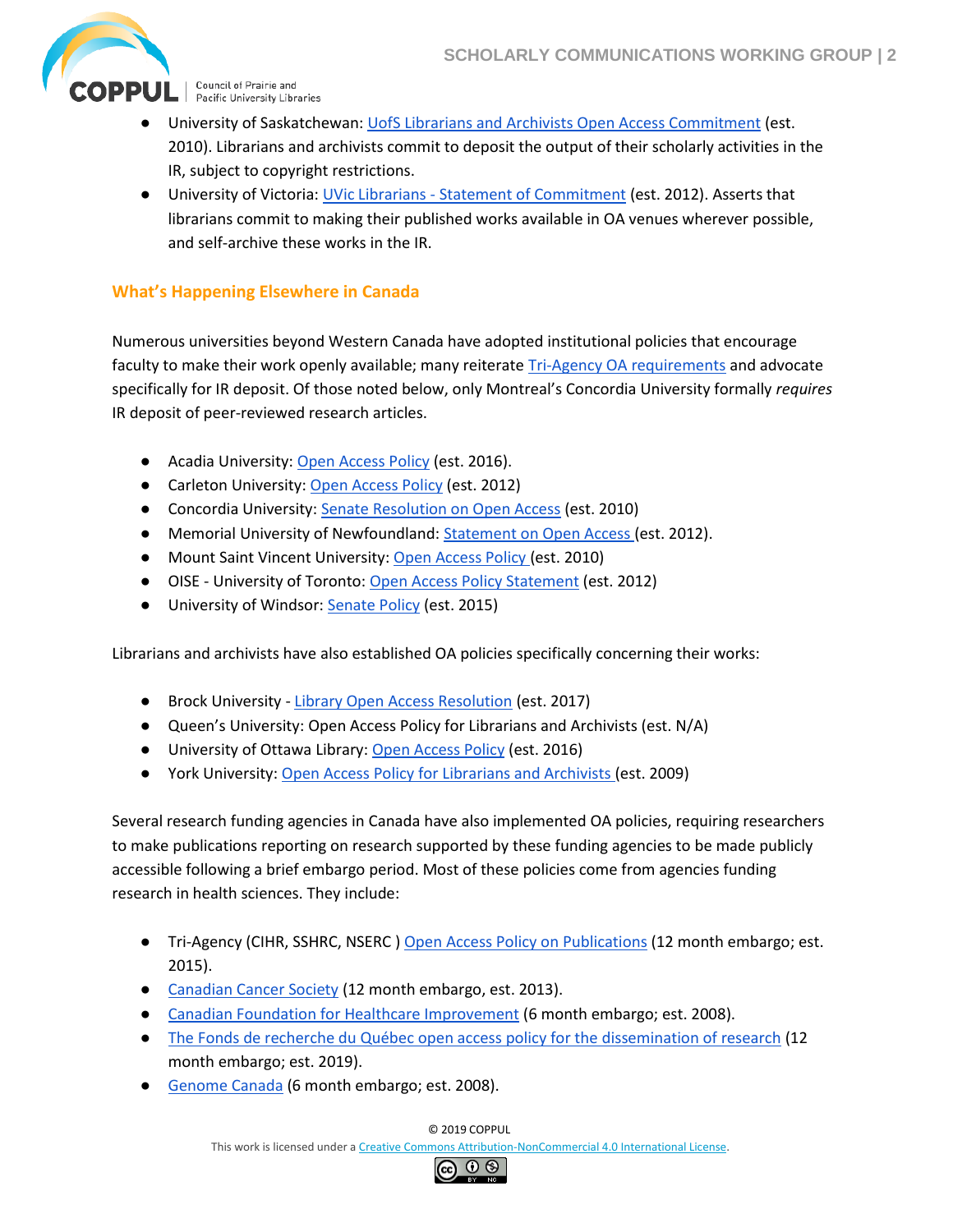

Council of Prairie and Pacific University Libraries

- [Heart and Stroke Foundation of Canada](https://web.archive.org/save/http:/www.hsf.ca/research/en/heart-stroke-open-access-research-outputs-policy-guidelines) (6 month embargo; est. 2010).
- [International Development Research Centre](https://www.idrc.ca/en/open-access-policy-idrc-funded-project-outputs) (12 month embargo; est. 2015).
- [SSHRC Aid to Scholarly Journals](http://www.sshrc-crsh.gc.ca/funding-financement/programs-programmes/scholarly_journals-revues_savantes-eng.aspx) (each grant provides 3 years of operating funds to OA Canadian journals, 12 month embargo allowed).

Many researchers in Canada may also be participating in collaborative international projects receiving grants from funding bodies in other jurisdictions. Use th[e Registry of Open Access Repository Mandates](http://roarmap.eprints.org/)  [and Policies \(ROARMAP\)](http://roarmap.eprints.org/) to search for funding policies.

#### **Recommendations & Considerations**

- There are many different models for institutional OA mandates. Wide consultation with campus stakeholders is critical when determining who and what should be included as part of a mandate to help ensure buy-in and compliance. SPARC's [Choice Points](https://sparcopen.org/wp-content/uploads/2016/01/Choice-Points_FINAL.pdf) document articulates many of the decision points for administrators to consider within the context of their own institutional culture and can help initiate and guide discussions.
- Evidence suggests that OA mandates can increase sharing of scholarship by researchers, however, a mandate on its own does not guarantee compliance. Strong administrative support and making these mandates part of a mandatory administrative function pared with adequate technical infrastructure and staffing support are all essential to a mandate's success. Funding agencies and institutions in Europe have developed mandates that are leading in these successful implementations.
- Many common library services already support alignment with institutional and funder OA mandates including: institutional repositories; copyright and author rights expertise and consultation; guidance in selection of publication venues; interpretation of existing policies; and OA publishing and hosting programs. These services provide opportunities for libraries to demonstrate the existing frameworks and support already in place to support future policies. Ensuring these existing services are appropriately resourced and promoted can help an institution strengthen its position on OA.

## **Learn More**

#### *Websites:*

- [SPARC](https://sparcopen.org/) has many resources for those considering or initiating an [OA Policy.](https://sparcopen.org/our-work/campus-open-access-policies/)
	- SPARC also hosts th[e Coalition of OA Policy Institutions,](https://sparcopen.org/coapi/) an organization dedicated to knowledge and experience sharing between institutions with established OA policies and those in early stages of development and adoption.
- **•** The Open Scholarship Policy Observatory at the University of Victoria *comments* on OA policies and provides a robus[t list of policies](https://ospolicyobservatory.uvic.ca/institutional-policies/) from around the world.